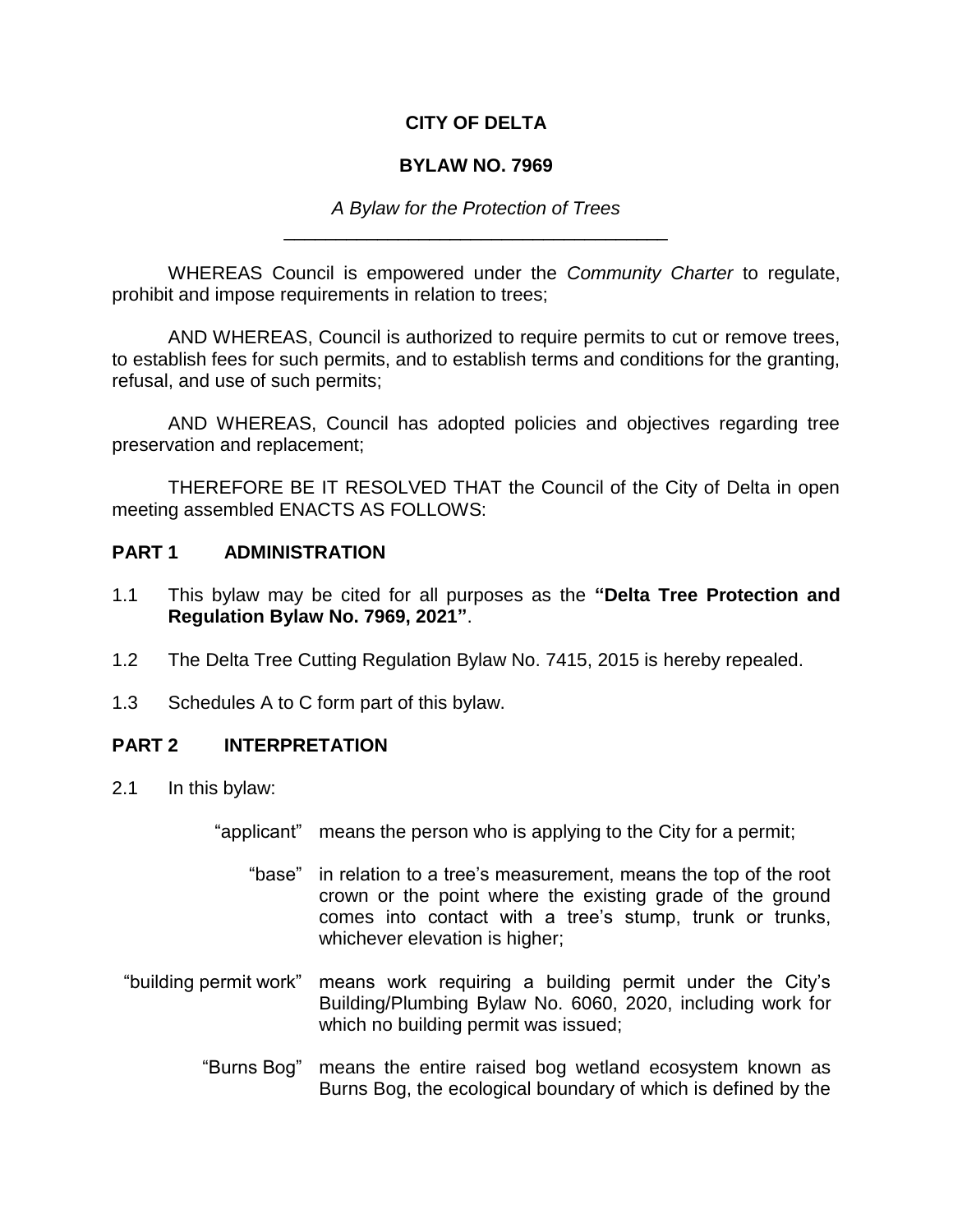City and amended from time to time, including but not limited to the Burns Bog Ecological Conservancy Area and lands within that ecological boundary which are owned by the City or by private persons;

- "bylaw inspector" means any person designated by the City as a bylaw enforcement officer under the Delta Bylaw Notice Enforcement Bylaw No. 7009, 2011;
	- "City" means the City of Delta;
	- "Council" means the Council of the City;
		- "cut" means to cut down or remove by any means, and "cutting" has a corresponding meaning;
- "Certified Tree Risk means a qualified person who holds a Tree Risk Assessment Assessor" Qualification from the International Society of Arboriculture;
	- "damage" means any action other than cutting which will cause a tree to die or decline in health and includes, without limitation, ringing, poisoning, burning, topping, cutting or damaging of the roots, pruning, excessive crown lifting, or removal of lower branches resulting in a live crown ratio of 65% or less of the total tree height;
	- "dangerous tree" means a tree when all or part of that tree is in imminent danger of falling and causing injury to persons or existing structures;
		- "Director" means the Director of Engineering as represented by the employee of the City serving in that capacity from time to time and includes a person acting in that capacity or a person delegated to act by the Director;
		- "drip line" means the outermost perimeter of the canopy of a tree;
		- "engineer" means a person who is registered or licensed as a professional engineer and permitted to engage in the practice of professional engineering under the Engineers and Geoscientists Act;
			- "hedge" means a row of three or more trees that through growth and pruning forms a continuous dense screen of vegetation from ground level which provides privacy, fencing, wind breaking and/or boundary definition, and any 5 metre linear section of hedge is deemed to be one tree;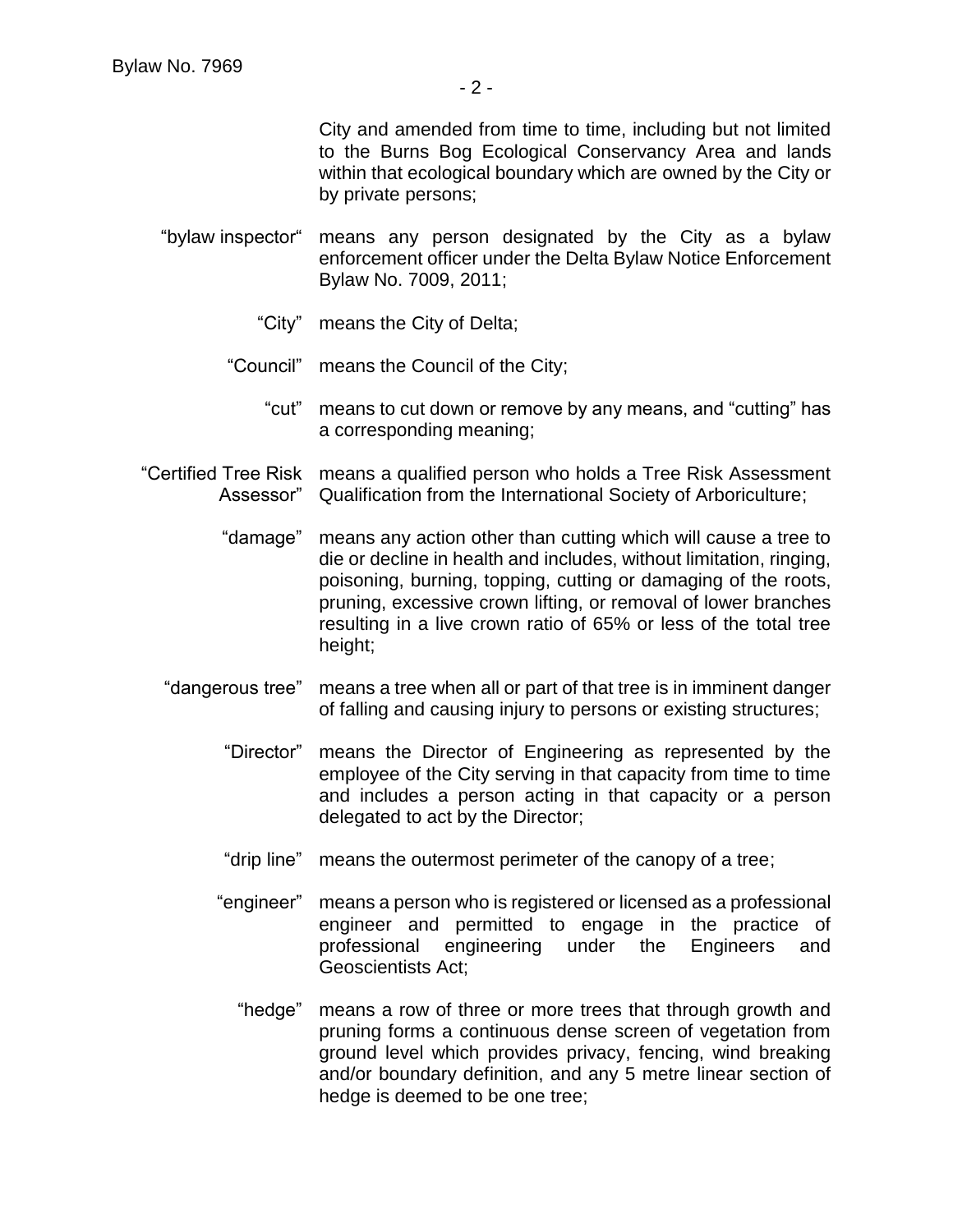"live crown ratio" means the ratio of crown or canopy width to the total tree height;

"large diameter tree" means a tree that has a trunk diameter of 60 centimetres or greater measured at 1.4 metres above its base, or has a combined diameter of its three largest trunks or stems of 60 centimetres or greater measured 1.4 metres above its base;

- "permit" means a permit issued by the Director under this bylaw, in a form approved by the Director, authorizing the cutting of a tree;
- "property" means a parcel or lot of land or, in the case of common property as defined by the Strata Property Act, an area of 4,000 square metres;
- "pruning" means the selective removal of branches or occasionally roots from a tree to achieve a specified goal;
- "qualified person" means an arborist who is certified by the International Society of Arboriculture and includes a Certified Tree Risk Assessor;

"qualified has the same meaning as that term has under the Riparian environmental Areas Protections Regulation; professional"

- "replacement plan" means a plan under this bylaw which sets out the requirements for replacing trees on a property;
- "replacement tree" means a tree that is shown on a replacement plan that is intended to replace a tree;
	- "retained tree" means a tree that is not proposed or authorized by a permit to be cut;

"tree" includes any woody plant of any species that:

- (a) has a trunk diameter of 20 centimetres or greater measured at 1.4 metres above its base;
- (b) has a combined diameter of its three largest trunks or stems of 20 centimetres or greater measured 1.4 metres above its base; or
- (c) if less than 1.4 metres in height, has a diameter of 30.5 centimetres or greater measured at its base;

and includes any replacement tree regardless of size;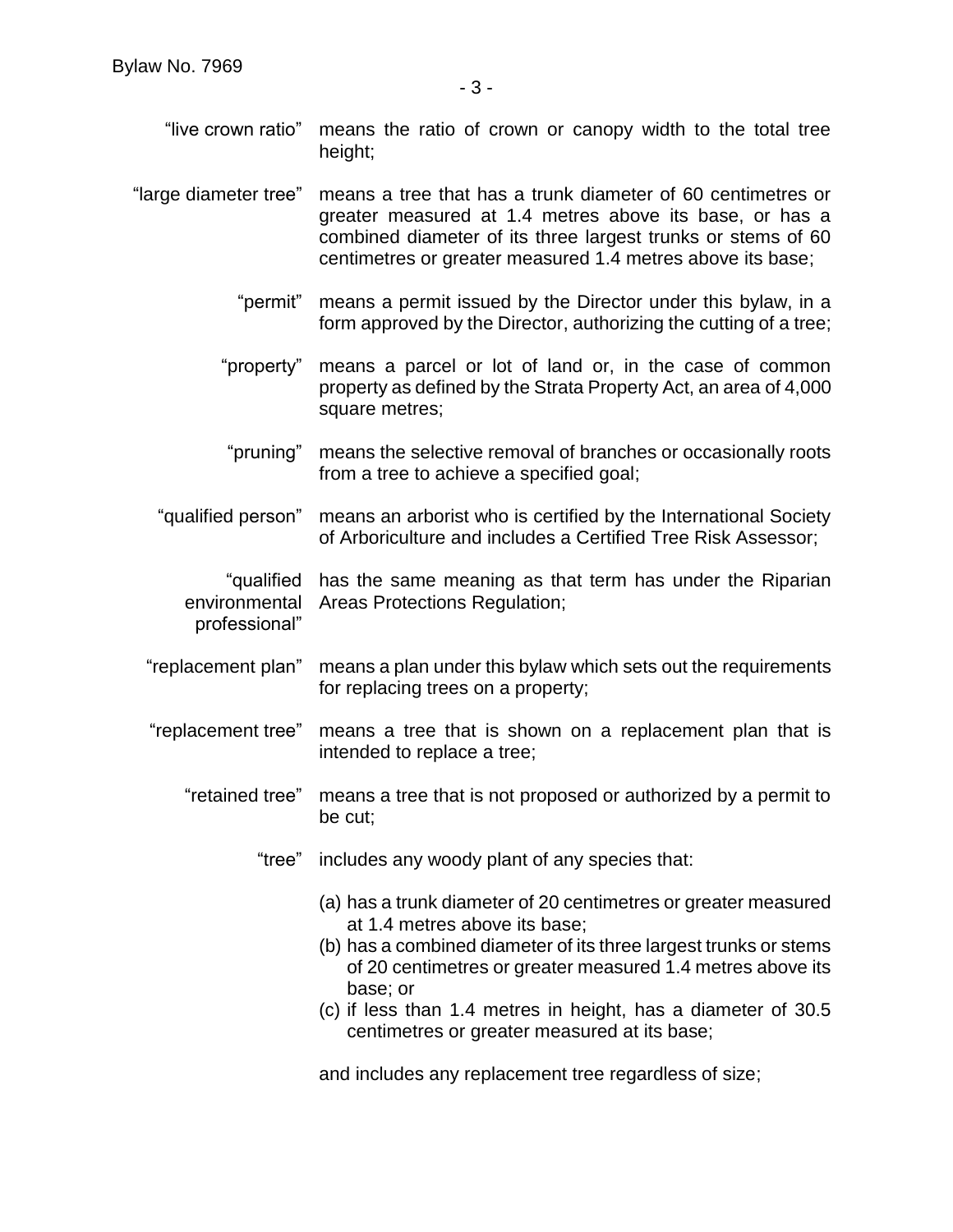- 2.2 All words and phrases that are not defined in this bylaw must be construed in accordance with the meanings assigned to them by the Community Charter, Local Government Act and Interpretation Act as the context and circumstances require. A reference to a statute in this bylaw refers to a statute of the Province of British Columbia, and a reference to any bylaw, enactment, publication or standard refers to that bylaw, enactment, publication or standard as it may be amended or replaced from time to time. Words in the singular include the plural, and gender specific terms include both genders and corporations. Headings in this bylaw are for convenience only and do not define or limit the scope or intent of this bylaw. A reference to a section number is a reference to a section number in this bylaw unless otherwise indicated.
- 2.3 If any portion of this bylaw is found invalid by a court of competent jurisdiction, that invalid portion will be severed and the remainder is deemed to continue as valid.
- 2.4 The non-enforcement of this bylaw, or any error, omission or other neglect in relation to the enforcement of this bylaw, must not be interpreted as giving rise to a cause of action in favour of any person.

## **PART 3 PROHIBITIONS AND EXEMPTIONS**

- 3.1 Except as provided for in section 3.2, a person must not carry out, suffer, cause, or allow:
	- (a) the cutting of a tree unless there is a permit which authorizes cutting the tree;
	- (b) damage to any tree;
	- (c) any activity which is contrary to the requirements of a permit, which includes for certainty any failure to satisfy any requirement of a permit;
	- (d) when carrying out building permit work, any of the following activities inside the drip line of any tree:
		- (i) operating commercial vehicles, backhoes, excavators or other heavy equipment**;**
		- (ii) parking vehicles, except on existing paved areas;
		- (iii) digging or removing soil, except by hand when necessary to install services approved by the City;
		- (iv) depositing or storing any solid or liquid substance, including any soil, fill, concrete or asphalt, except as may be required under Schedule C; or
		- (v) blast or otherwise modify the land through use of explosives;
	- (e) any activity within the protective barrier established in accordance with section 6.1(a).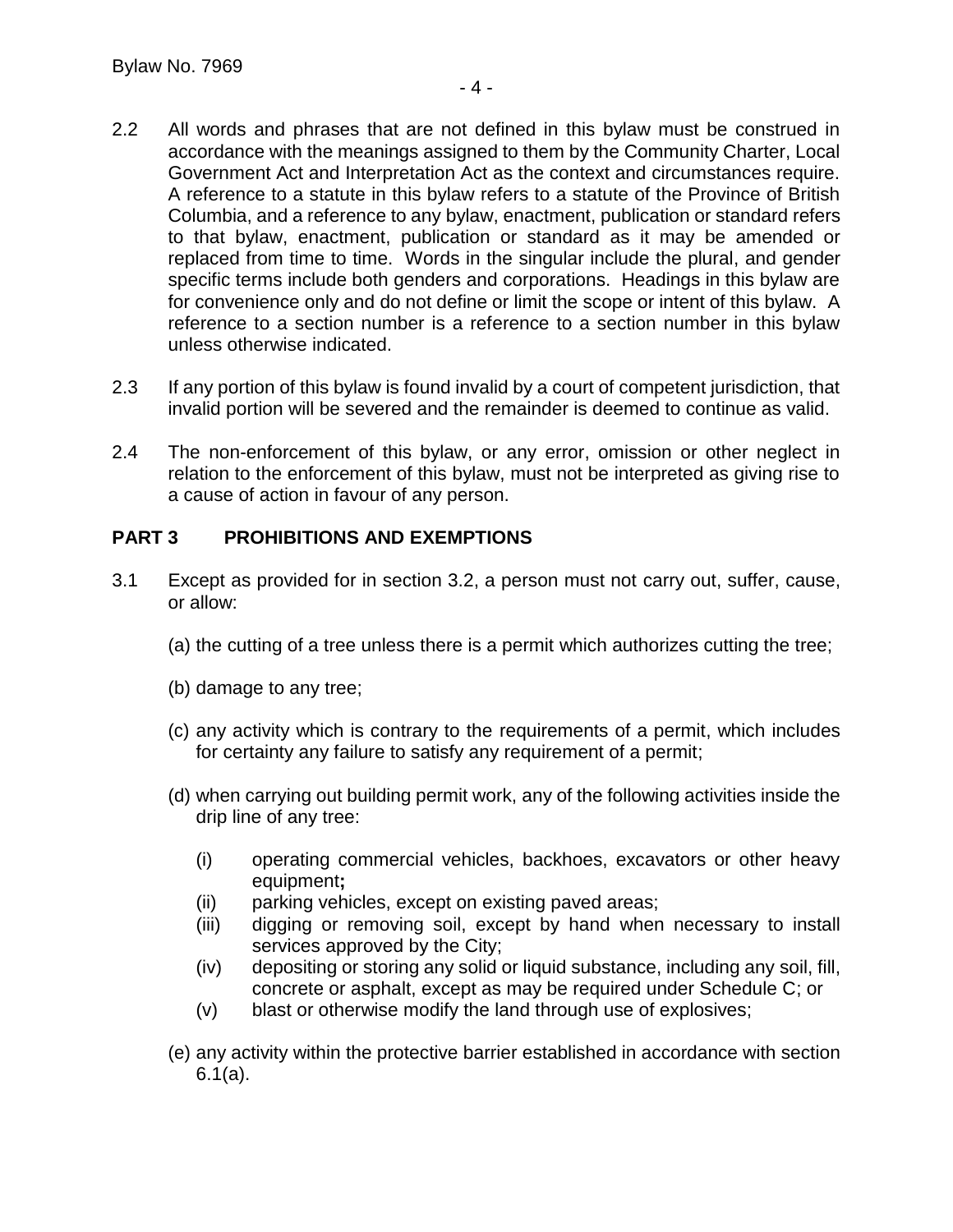- 3.2 This bylaw does not prohibit any of the following:
	- (a) activities which impact trees on lands within the agricultural land reserve under the Agricultural Land Commission Act;
	- (b) tree removal within Burns Bog when such tree removal is for the sole purpose of ecological restoration;
	- (c) the cutting of a tree if all or part of that tree has been severely damaged by a natural cause and if a written report by a qualified person that the tree is unlikely to survive is provided to the Director in advance of the cutting;
	- (d) the cutting of a tree if either of the following is provided to the Director:
		- i. photographs taken before the tree was cut and a written report by a qualified person which together establish that the tree was a dangerous tree; or
		- ii. any evidence which the Director reasonably considers is sufficient to establish that the tree was or is a dangerous tree;
	- (e) any activity which impacts trees in any City park, highway or other public place when carried out by or at the direction of the City, or with the written permission of the Director;
	- (f) any cutting or damaging of trees:
		- i. carried out on property owned by the Government of Canada, the Province of British Columbia, or a school district if carried out by that entity or its authorized agent; or
		- ii. carried out pursuant to the *Hydro and Power Authority Act* or the *Oil and Gas Activities Act*,

if the Director has provided in advance written approval for the cutting or damaging.

(g) the pruning of a tree but only if:

- i. the pruning is in accordance with "American National Standards Institute Publication A300-2017" and the companion publication "Best Management Practices – Tree Pruning 2019";
- ii. the pruning is in accordance with pruning and maintenance practices endorsed by the International Society of Arboriculture;
- iii. the pruning does not include topping, excessive pruning of branches or roots, excessive crown lifting, or the removal of lower branches resulting in a live crown ratio of 65% or less of the total tree height; and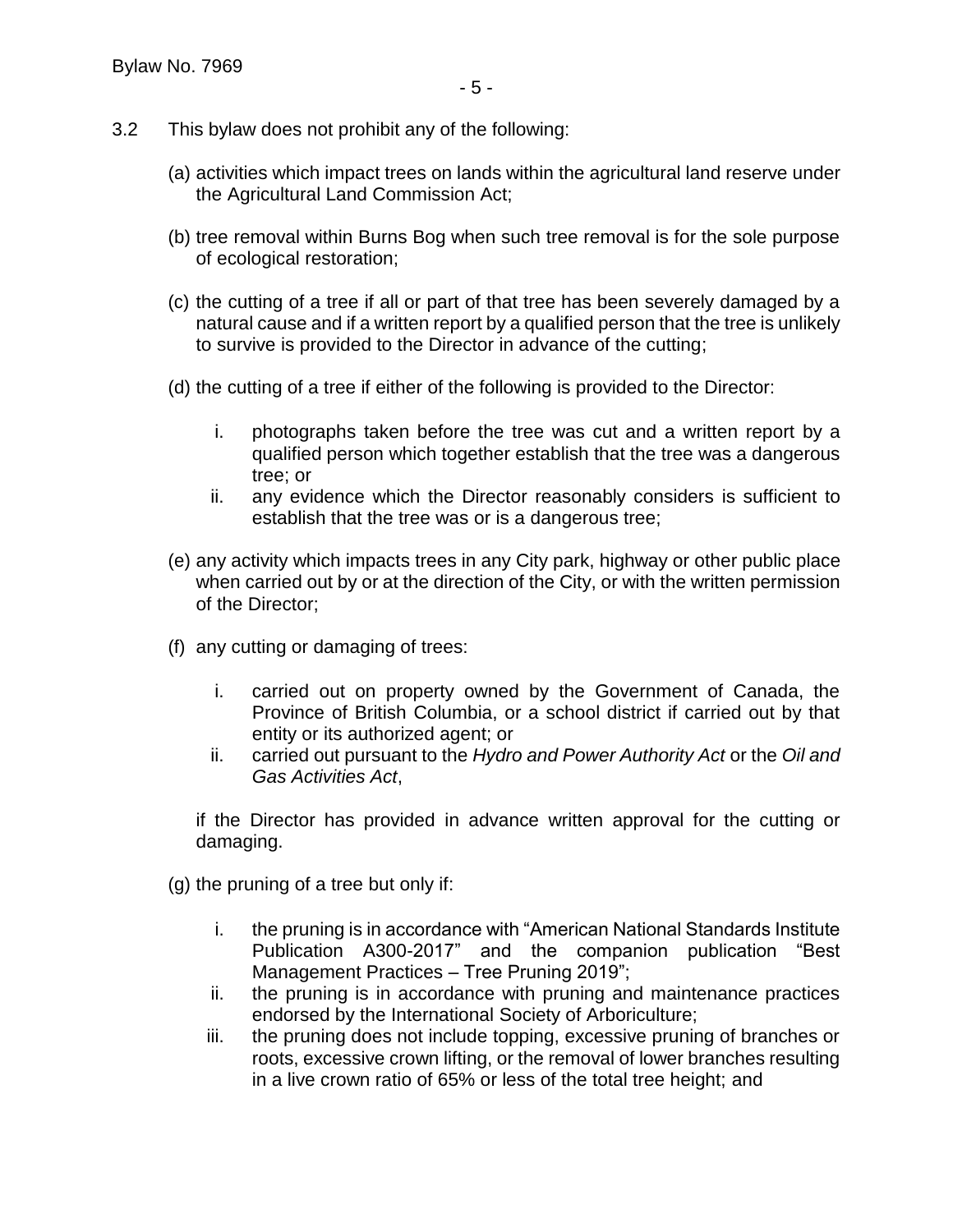- iv. the pruning does not result in the death or a decline in the health of the tree.
- 3.3 The cutting of a tree under sections 3.2(c) and 3.2(d) is deemed to not be an act of tree cutting for the purposes of sections 4.2(a) and 4.2(b).

## **PART 4 PERMIT APPLICATIONS**

- 4.1 The following persons may submit an application for a permit:
	- (a) the owner of the property where the tree is located, and where the base of a tree is located on more than one property, the application must be endorsed in writing by the owners of each property on which the tree is located; or
	- (b) an agent of the owner of the property where the tree is located if written consent from the owner for the application is first provided to the City in a form acceptable to the Director.
- 4.2 Except as provided for in section 4.5, the Director may issue a permit if one of the following circumstances applies to the tree proposed to be cut:
	- (a) only one tree would be cut on the property within a 24 month period, except that the one tree must not be:
		- i. located on a steep-sloped portion of land so designated in the City's Official Community Plan;
		- ii. located within a Streamside Protection and Enhancement Area as defined in Development Permit Area to Establish Streamside Protection and Enhancement Areas Bylaw No. 6349, 2005; or
		- iii. a replacement tree planted pursuant to a replacement plan;
	- (b) only one alder (*Alnus rubra*), cottonwood (*Populus balsamifera*) or poplar (*Populus nigra*) would be cut within any 24 month period, and for certainty, one tree of the above species may be cut in addition to one tree within a 24 month period as provided for in section 4.2(a);
	- (c) the tree is causing damage to structure or infrastructure that cannot be remedied by measures other than cutting;
	- (d) the tree is dead, is high or extreme risk as determined by a Certified Tree Risk Assessor, or is likely to die within the next six months as certified by a qualified person;
	- (e) the tree is located within the footprint of a proposed building, underground service, driveway, or off-street parking area which would otherwise be permitted under the City's bylaws and which the Director has determined,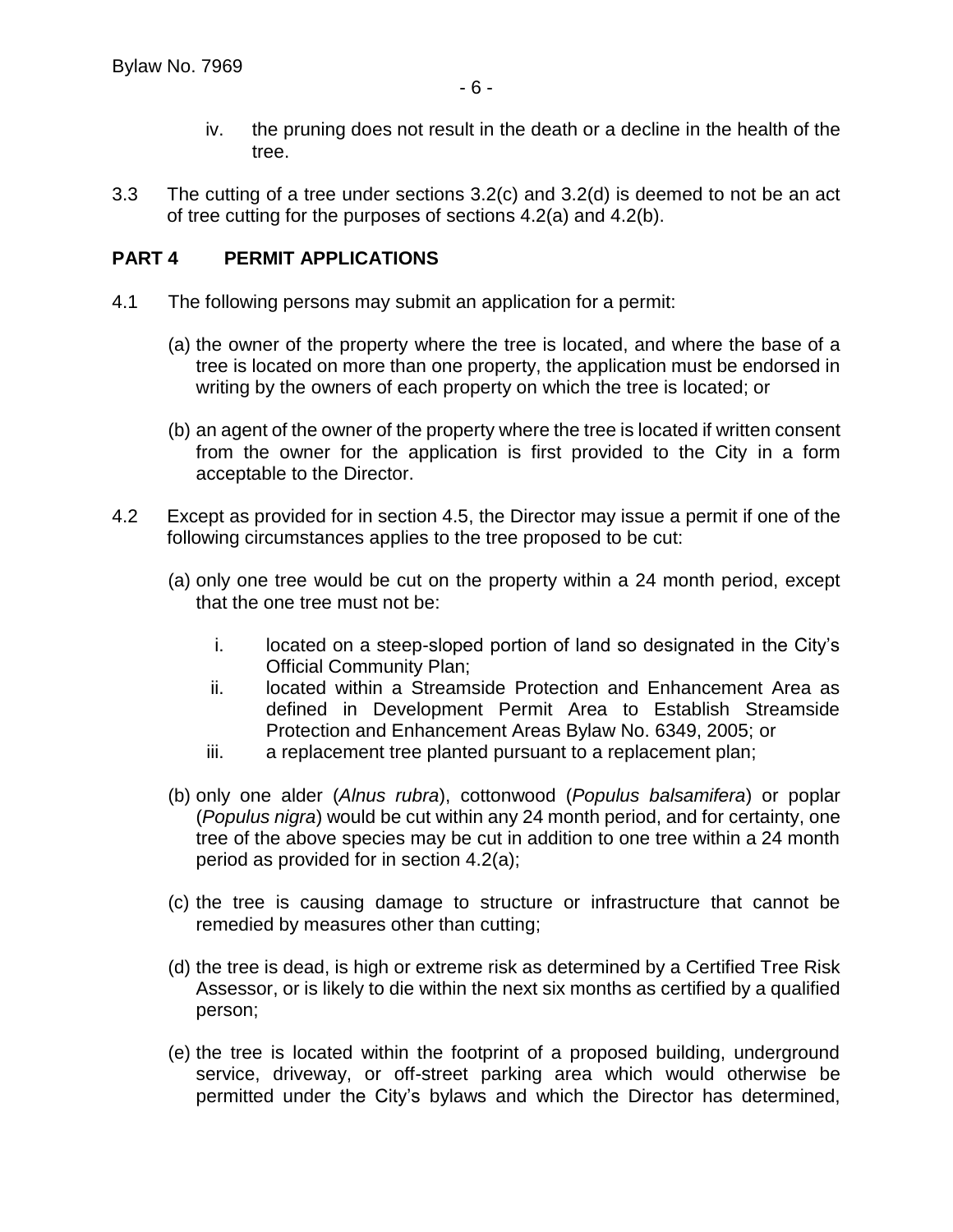based on site conditions, cannot be modified or relocated on the property so as to retain the tree; or

- (f) the roots of the tree are interfering with, blocking or damaging a drain, stormwater system, sanitary sewer system, or other underground utility, and the situation cannot reasonably be remedied through means such as the cleaning out of pipes or installation of root barriers.
- 4.3 Except as provided for in section 4.4, if a person submits an application to the City for a permit, the application must be in a form approved by the Director and must include the following:
	- (a) all applicable fees specified in Schedule A;
	- (b) a replacement plan if required under section 5.1;
	- (c) the address of the property or properties on which the tree proposed to be cut is located;
	- (d) a statement of purpose and rationale for the proposed tree cutting;
	- (e) a site plan of the property or properties illustrating property lines, topography, drainage, watercourses, vegetation and tree cover, existing and proposed grading, existing and proposed buildings, structures, roads and rights-of-way, and the locations, species and size (caliper and canopy) of all trees proposed to be cut and all retained trees;
	- (f) details of the scale, methods and timing of the proposed tree cutting;
	- (g) proposed methods to access the site, control erosion, manage runoff, and protect retained trees;
	- (h) a report from a qualified person assessing issues relating to tree(s) on the property, certifying that any tree proposed to be cut falls within the circumstances in section 4.2, specifying any conditions under which the proposed tree cutting may take place, and in assessing conditions under which the proposed tree cutting may take place, the report should consider and recommend the appropriate extent, timing and phasing of tree cutting to address public health and safety issues, minimize impacts to adjacent properties, protect retained trees, and protect other environmental features or functions; and
	- (i) in relation to a property subject to hazardous conditions, including but not limited to an property designated in the City's Official Community Plan as a development permit area established to protect development from hazardous conditions, any report by an engineer which has been required, at the discretion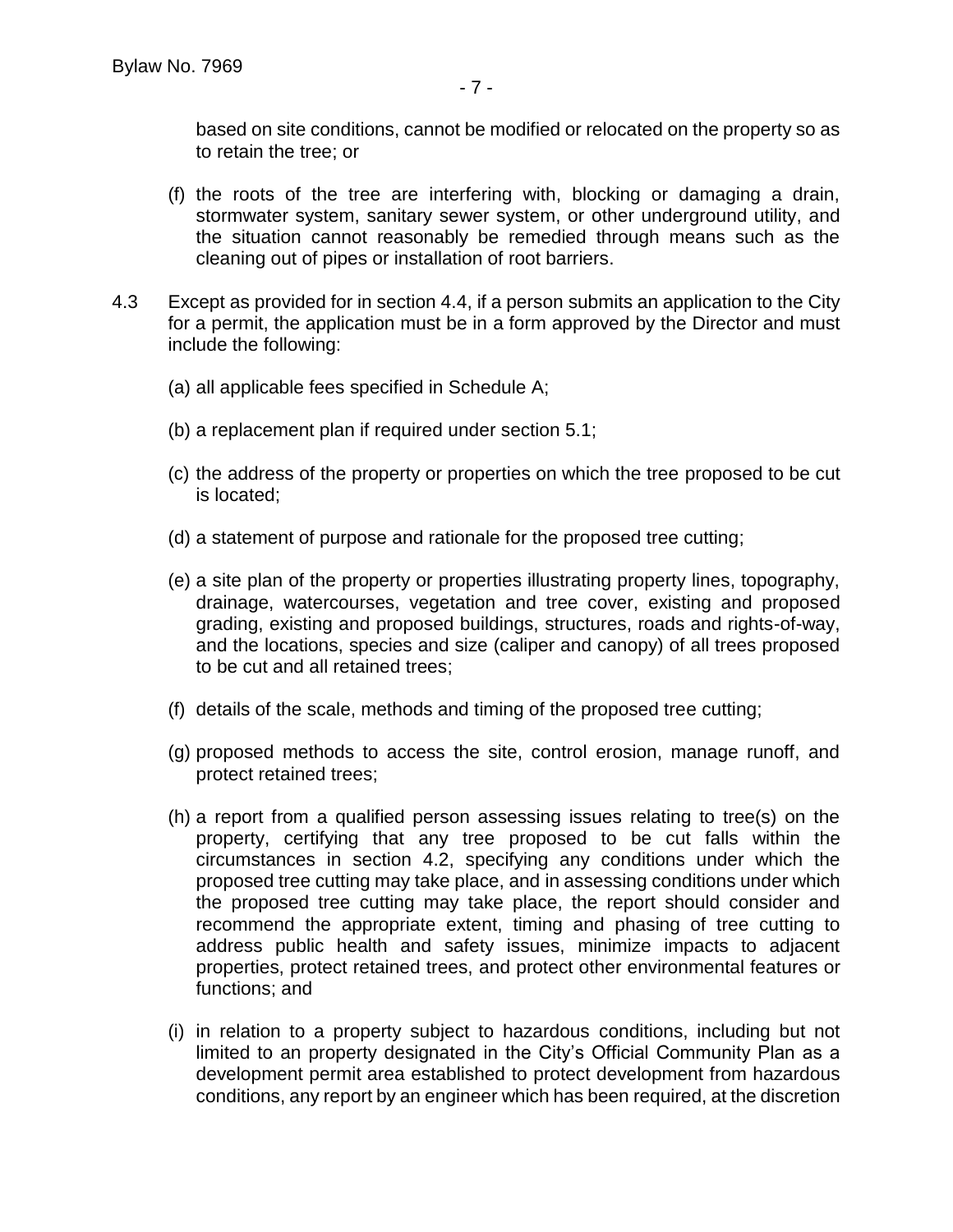of the Director, to assess issues relating to slope stability, flooding and/or erosion on the property, certify that the proposed tree cutting will not destabilize slopes, cause flooding or erosion, and specify any conditions under which the proposed tree cutting may take place to address public health and safety issues, minimize impacts to adjacent properties, protect retained trees, or protect other environmental features or functions.

- 4.4 If an application for a permit is in relation to a tree as described in sections 4.2(a) or 4.2(b), the application does not require a site plan under section 4.3(e) or a report under section 4.3(h).
- 4.5 The Director may only issue a permit if the Director reasonable determines that all of the following requirements have been satisfied:
	- (a) the tree subject to the application falls within the circumstances set out in section 4.2;
	- (b) the application satisfies the requirements in section 4.3;
	- (c) the Director has approved any replacement plan required under section 5.1;
	- (d) the owner has provided any security required under section 5.5;
	- (e) the tree subject to the application is not protected by a covenant registered under section 219 of the Land Title Act against the title to the property; and
	- (f) the applicant does not have any outstanding fees or fine owed to the City in relation to trees on the property subject to the permit.
- 4.6 A person must not provide false information in an application for a permit.
- 4.7 The owner is responsible for compliance with all other bylaws, enactments or covenants, and the City makes no representation that an owner who obtains a permit is exempt from or has satisfied any other bylaw, enactment or covenant.

# **PART 5 REPLACEMENT TREES**

- 5.1 The applicant for a permit must provide a replacement plan to the City if the permit would authorize any of the following:
	- (a) the cutting of a large diameter tree; or
	- (b) the cutting of more than one tree on a property within a 24 month period, except that the cutting of one tree under section 4.2(b) is deemed to not be a cutting of a tree under section 5.1.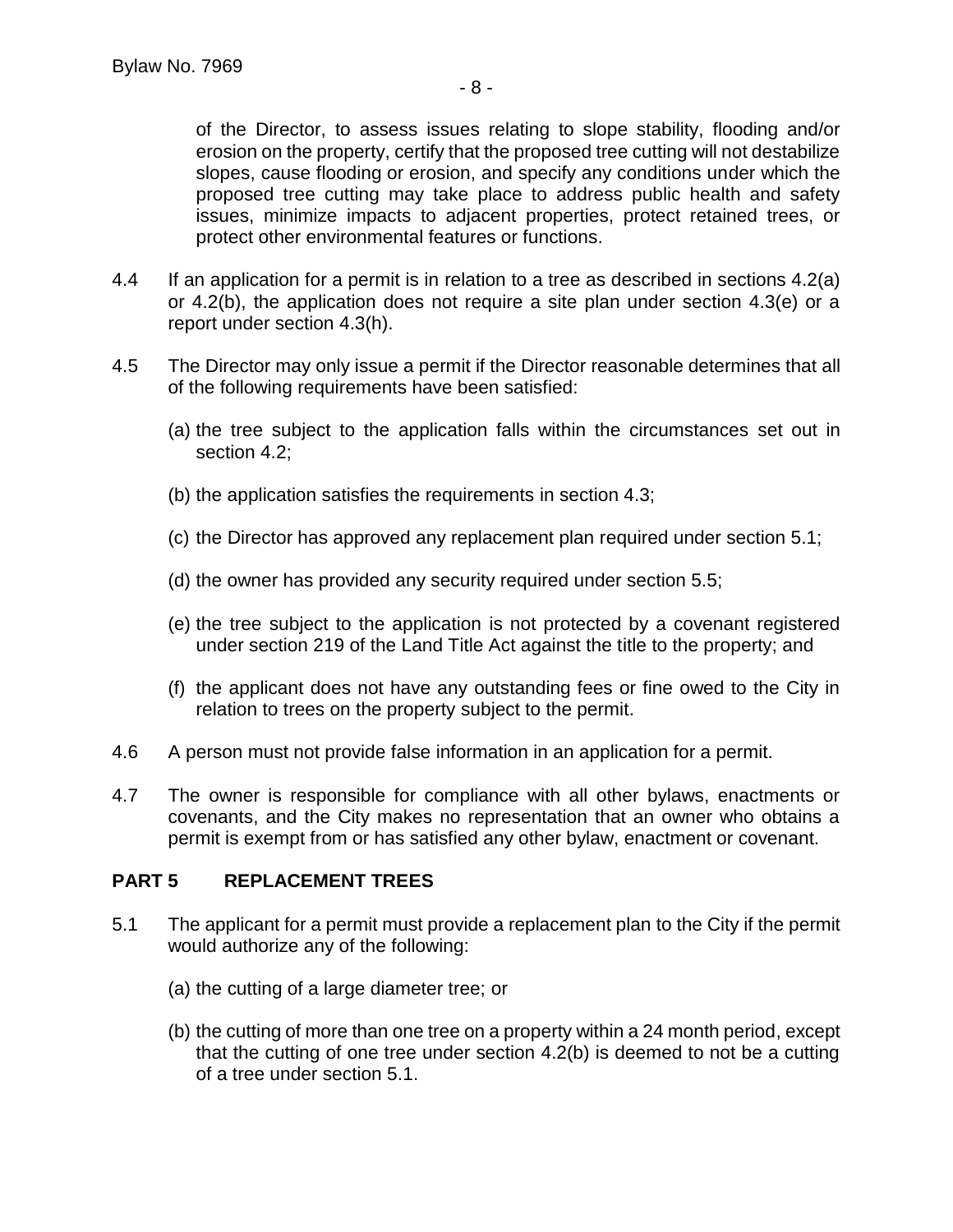- 5.2 Except as modified under section 5.3, every replacement plan must satisfy the following requirements:
	- (a) the replacement plan must be prepared by a qualified person;
	- (b) the replacement plan must set out the number of replacement trees as recommended by a qualified person, as based on accepted arboricultural principles for assessing and mitigating the loss of the trees' values and functions, and with a rationale for the proposed number of replacement trees, the number of which must not be less than that set out in Schedule B;
	- (c) the replacement trees must be of the same species as the trees that have been cut or are proposed to be cut, or of a species recommended by a qualified person as being appropriate to the location, and any replacement trees in a Streamside Protection and Enhancement Area must be a species recommended by a qualified environmental professional;
	- (d) a replacement tree must have for coniferous species a height of at least 3.0 metres and for deciduous species must have a caliper of at least 7.0 centimeters measured 1.4 metres above the base of the tree;
	- (e) replacement trees must be planted at least 3.0 metres away from another tree and must meet minimum distances and clearances in relation to other features on the land as specified in the Delta Subdivision and Development Standards Bylaw No. 7162, 2015;
	- (f) if a replacement tree cannot be provided on the property on which the trees cut or proposed to be cut are located, or if trees of the required size or species are not available, the replacement plan must specify alternatives, and, subject to approval by the Director, the owner may provide to the City the cash-in-lieu amount specified in Schedules A and B for the City to purchase, plant and maintain the required number and type of replacement trees on a property owned by the City and, in such cases, the owner is not obligated to provide security or directly carry out the works; and
	- (g) unless otherwise agreed to under section 5.2(f), the replacement plan must require that replacement trees be watered and maintained at the owner's expense, using practices appropriate to sustaining the health and viability of the replacement tree, in perpetuity, unless a permit to cut the replacement tree is obtained.
- 5.3 The Director may consider the circumstances of each application for a permit and may relax the requirements for replacement trees as set out under section 5.2 if the impacts of the tree cutting have been or will be otherwise mitigated to his or her satisfaction, but the replacement ratio may not be reduced to an amount less than one replacement tree for each tree cut or proposed to be cut.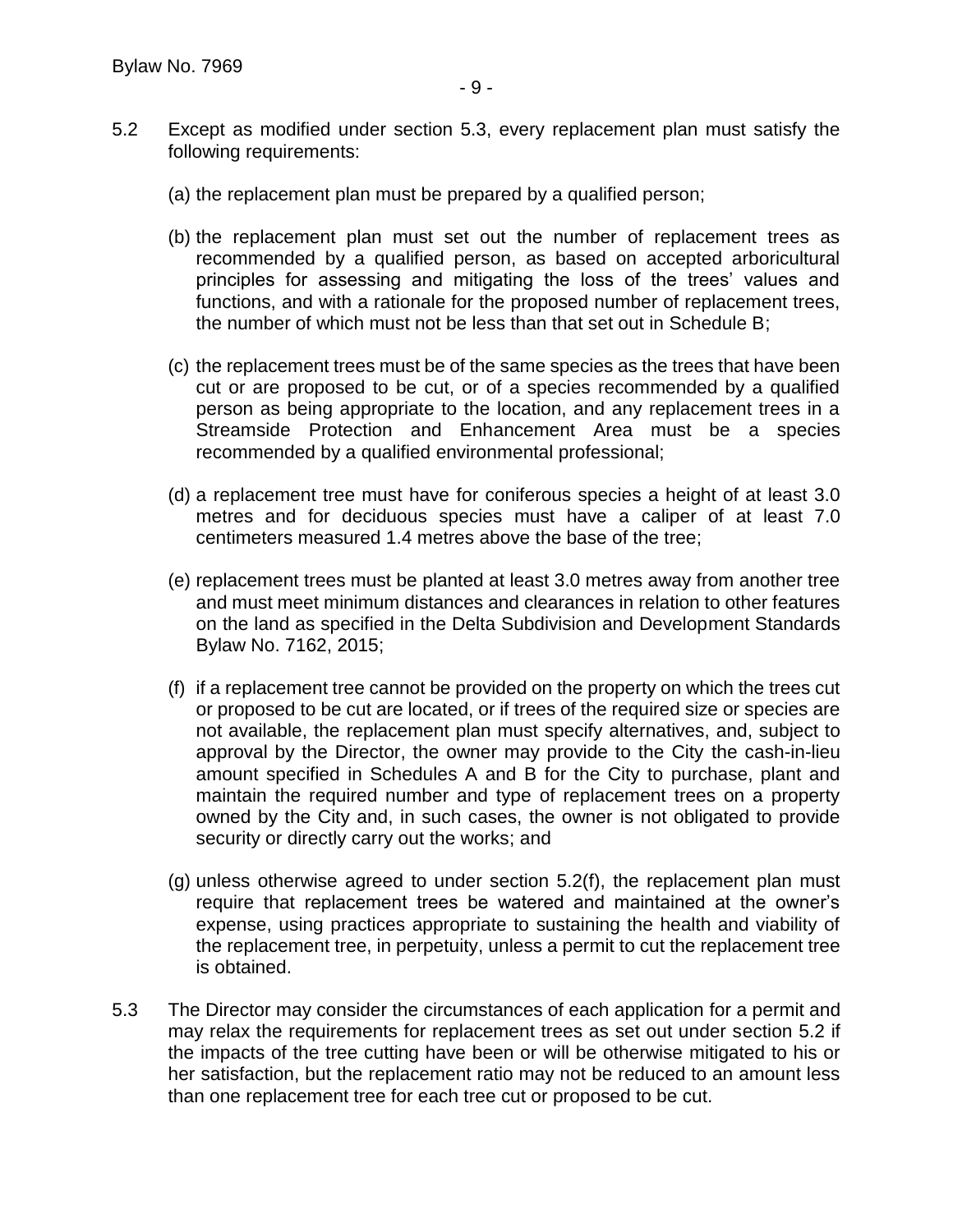- 5.4 The Director must approve the replacement plan if the Director reasonably determines that the requirements under section 5.2 have been satisfied.
- 5.5 In relation to any replacement plan approved by the Director, the owner must provide security to the City for all required replacement trees in the amount specified as the replacement tree security in Schedule A.
- 5.6 The following are deemed to be requirements of any replacement plan under this bylaw:
	- (a) all planting and maintaining of replacement trees must be performed under the direction of a qualified person in accordance with American National Standards Institute (ANSI) A300;
	- (b) if any replacement tree does not survive within one year after being planted, the owner must replace the deceased tree with an additional replacement tree subject to the same requirements as if the additional replacement tree was required under the replacement plan; and
	- (c) after the replacement trees have been planted and maintained for one year, the owner must have a qualified person certify, in a form acceptable to the Director, that the replacement trees have been planted and maintained in accordance with the replacement plan.
- 5.7 The Director may direct that a replacement plan be prepared in relation to any of the following trees:
	- (a) a tree which was cut contrary to this bylaw;
	- (b) a tree which was damaged contrary to this bylaw and in the opinion of the Director is not likely to survive; or
	- (c) a tree which was cut pursuant to sections 3.2(c) and 3.2(d) and the Director reasonably determines that the circumstances described in those sections were caused by the owner or by actions taken with the advance knowledge of the owner.
- 5.8 A replacement plan prepared under section 5.7 must comply with section 5.2 except that:
	- (a) the City will employ or retain the qualified person at the owner's expense; and
	- (b) the replacement plan must require at least five replacement trees for each tree cut or damaged.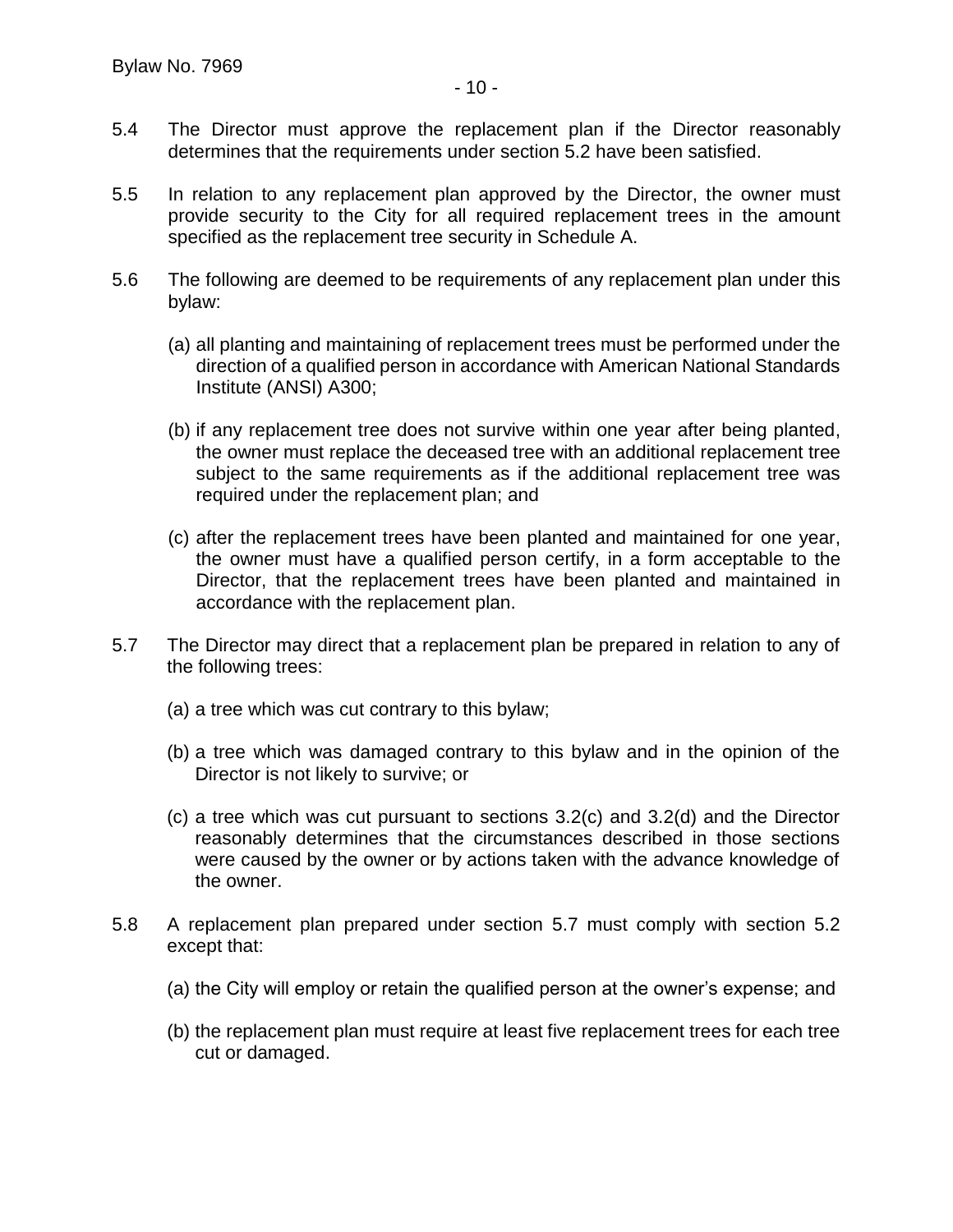- 5.9 If the owner of the property subject to a replacement plan prepared under section 5.7 is provided a copy of the replacement plan by the City, or if a copy of the replacement plan is posted at the property, the owner must immediately:
	- (a) pay all costs and expenses incurred by the City in relation to the preparation of the replacement plan including a fee as specified in Schedule A for each replacement tree required under the replacement plan, and such fees, costs and expenses may be recovered from the owner as a debt owing to the City; and
	- (b) fulfill all of the requirements of the replacement plan.
- 5.10 If the owner does not pay to the City all of the fees, costs or expenses referred to in section 5.9(a) by December 31 of the calendar year in which the fees, costs or expenses were incurred, the City may collect the fees, costs or expenses as property taxes, pursuant to sections 17, 258 and 259 of the Community Charter, on the property subject to the applicable replacement plan.
- 5.11 Any funds received by the City under section 5.2(f) must be deposited into the City's Cash In Lieu – Trees – CPD account.

## **PART 6 PERMIT CONDITIONS**

- 6.1 The following are deemed to be requirements of every permit:
	- (a) the owner must install protective barriers around retained trees prior to cutting trees in their vicinity in accordance with Schedule C;
	- (b) the owner must dispose of trees and the remains of pruning by removing them from the site within 7 days of the tree cutting or pruning and taking them to an appropriate disposal site, or by storing them on site in accordance with Delta Property Enhancement Bylaw No. 7055, 2012;
	- (c) the owner must plant and maintain replacement trees in accordance with the requirements set out in any applicable replacement plan approved by the Director; and
	- (d) the owner must display the permit on the property where the tree is being cut, at the time of the tree cutting, in a place visible to the public and the permit must remain displayed until the completion of all work related to the tree cutting is complete.
- 6.2 Where security is required under the bylaw, it must be in the form of cash or an unconditional irrevocable letter of credit acceptable to the Director, and every letter of credit provided as security must either automatically renew or be replaced by the owner at least ten business days prior to its expiry, in default of which the City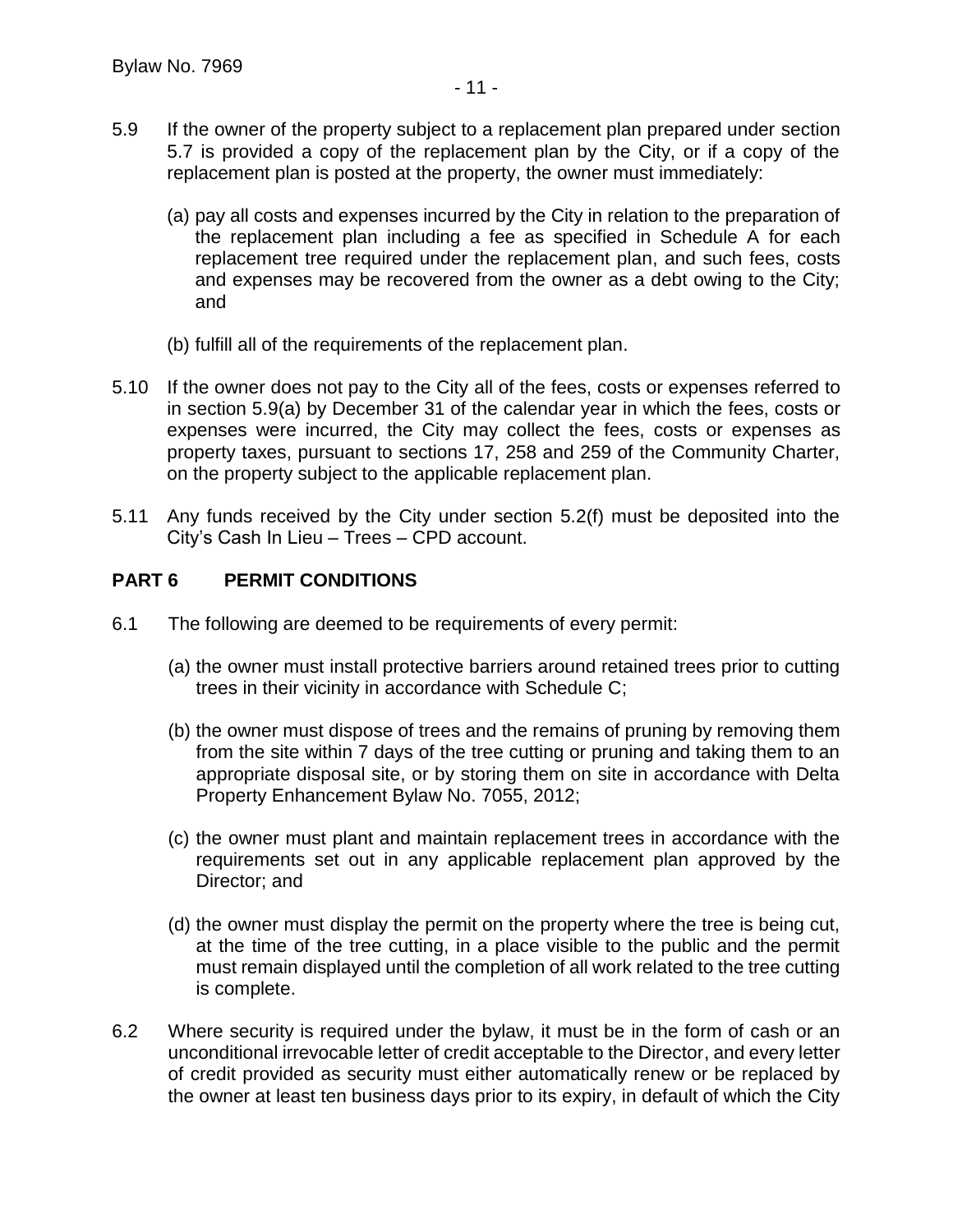may without notice draw on the then current letter of credit and hold the cash as security.

- 6.3 The City must release security to the owner following the City receiving certification under section 5.6(c) in relation to the applicable replacement plan.
- 6.4 Any security provided pursuant to this bylaw may, on the owner's default in satisfying the requirements of this bylaw in relation to replacement trees, be used by the City to carry out work to satisfy those requirements in relation to replacement trees.
- 6.5 In addition to any other conditions set out in this bylaw, Council or the Director may impose conditions in a permit:
	- (a) dealing with the extent, timing and phasing of tree cutting and replacement of trees if such conditions are considered necessary to address public health and safety issues, minimize impacts to adjacent properties, or protect other environmental features or functions, and without limiting the foregoing, the Director may delay cutting during bird nesting season in accordance with the Wildlife Act; or
	- (b) requiring that a qualified person monitor work done on the property and certify, in a form acceptable to the Director, that any retained trees have not been damaged or cut.
- 6.6 Any permit is valid for only six months after which time any authorization to cut trees under that permit ceases to exist but any obligations the owner has under the permit in relation to replacement trees survives.
- 6.7 The Director may revoke a permit, by providing written notice to the owner, if the Director reasonably determines that any provision of this bylaw is breached or the information on which the issuance of a permit was based is found to be incorrect, and if a permit has been revoked, all tree cutting authorized by the permit must cease until the revocation of the permit is withdrawn under section 6.8.
- 6.8 If a permit has been revoked under section 6.7, the Director must withdraw the revocation if the Director reasonably determines that the circumstances giving rise to the revocation have been remedied.

## **PART 7 REMEDIAL ACTION**

7.1 If an owner does not satisfy with respect to a property any requirement of a permit or any requirement of a replacement plan under section 5.9(b), the bylaw inspector may post a written notice on the property that the City may satisfy the requirement at the owner's expense if the owner does not satisfy the requirement within 30 days.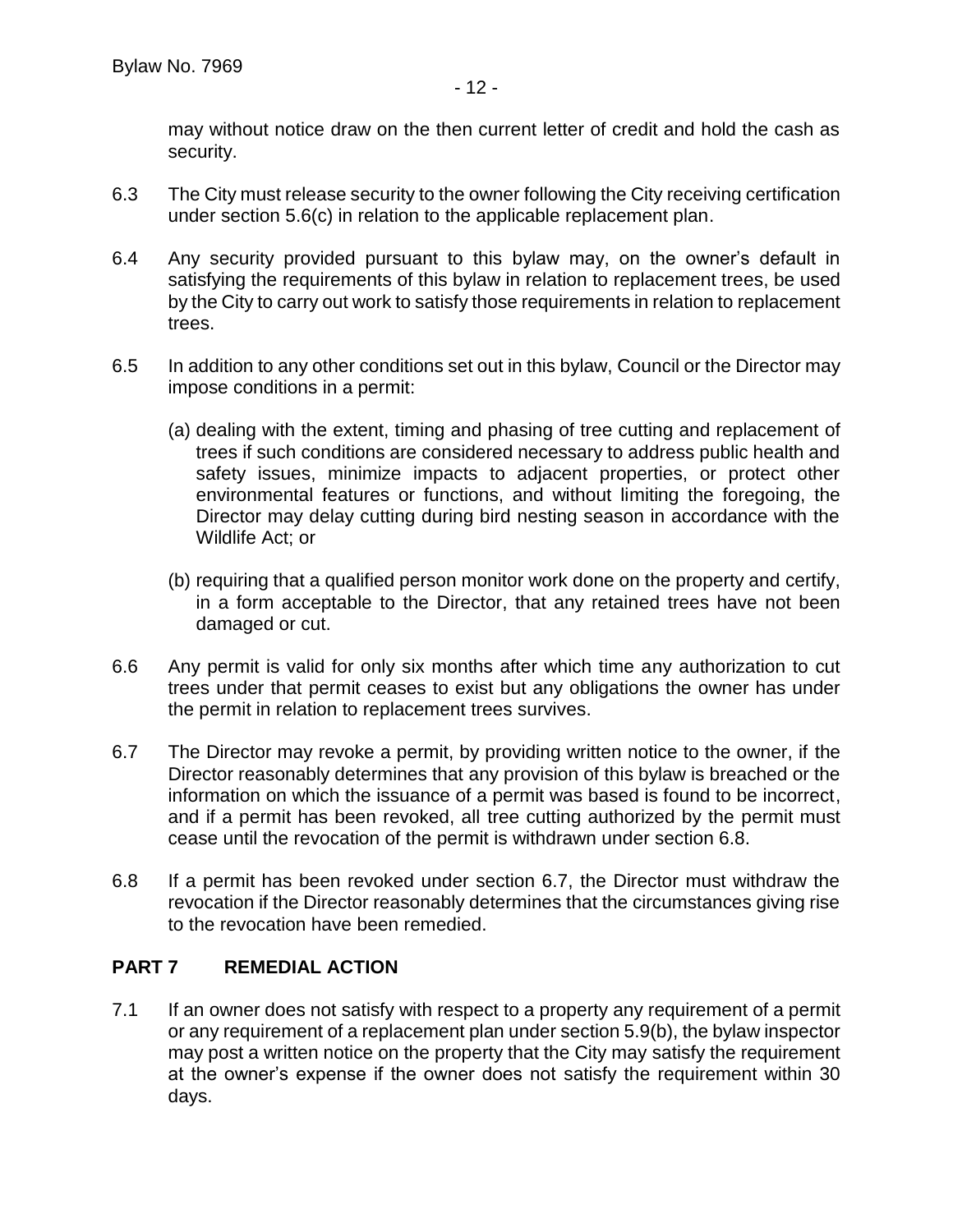- 7.2 If the owner does not comply with the requirement set out in the written notice posted under section 7.1 within 30 days of the notice being posted, the City, by its employees or others, may:
	- (a) enter on the property and satisfy the requirement; or
	- (b) in relation to a requirement with respect to replacement trees, the City may plant and maintain an equivalent number of replacement trees at an off-site location.
- 7.3 If the City incurs any costs or expenses under section 7.2:
	- (a) the costs or expenses may be recovered from the owner as a debt owing to the City; and
	- (b) if the costs or expenses have not been recovered by December 31 of the calendar year in which the costs or expenses were incurred, the City may collect the costs as property taxes, pursuant to sections 17, 258 and 259 of the Community Charter, on the property subject to the requirement under section 7.1.

## **PART 8 ENFORCEMENT**

- 8.1 This bylaw may be enforced by a bylaw inspector.
- 8.2 An owner must immediately report to the City any damage to a tree on the owner's property.
- 8.3 If a bylaw inspector reasonably determines that activity is taking place on a property contrary to this bylaw, the bylaw inspector may post a stop work order at the property requiring the cessation of the activity, and upon the posting of the stop work order, the owner and all persons having notice of the stop work order must immediately cease from carrying out the activity until otherwise authorized in writing by the Director.
- 8.4 A person must not:
	- (a) obstruct a bylaw inspector engaged in the enforcement of this bylaw;
	- (b) remove, conceal, or otherwise interfere with a stop work order posted under this bylaw; or
	- (c) fail to comply with a stop work order posted under this bylaw.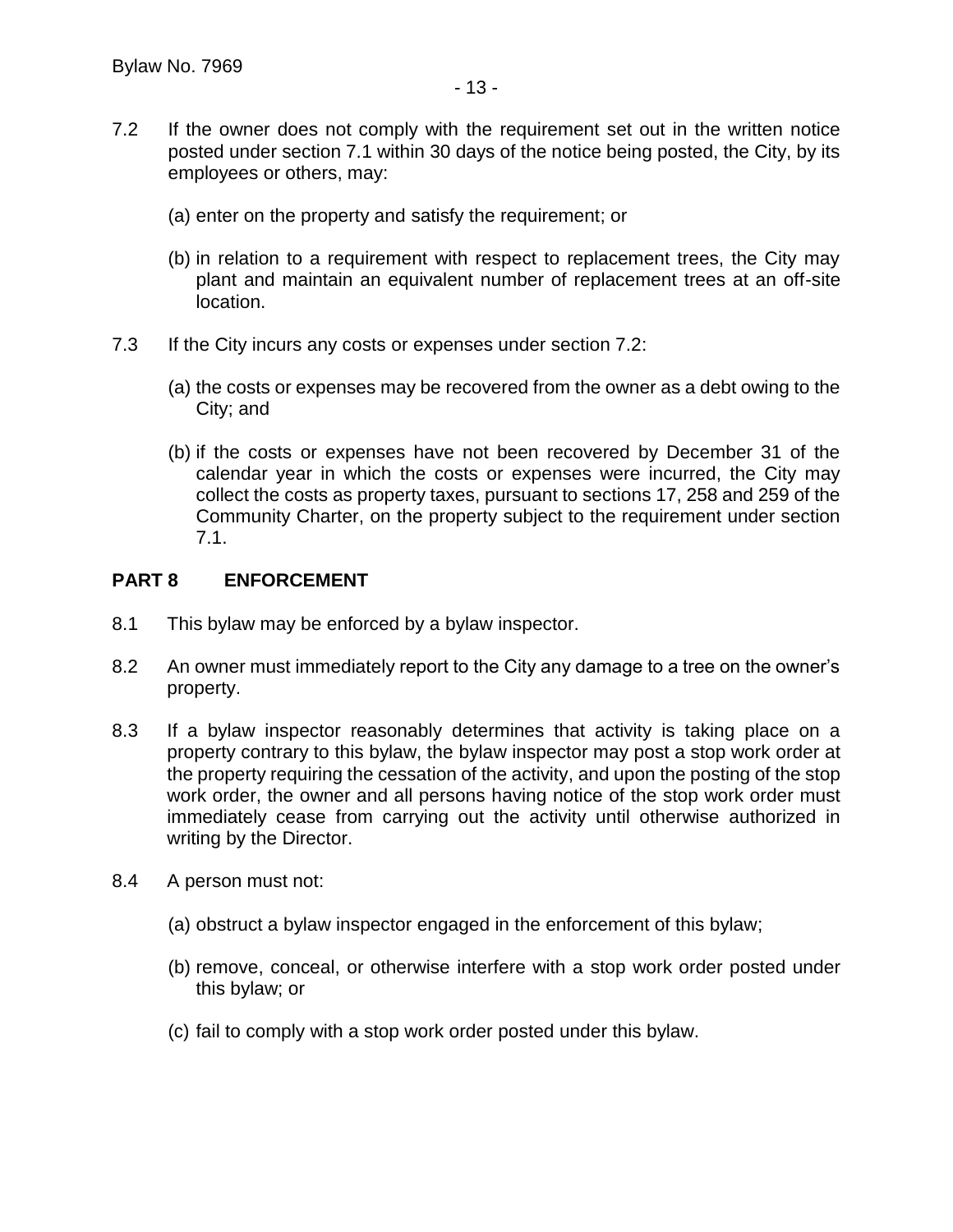- 8.5 Any person who:
	- (a) violates or fails to comply with any provision of this bylaw;
	- (b) permits, suffers or allows any action or thing to be done in violation of this bylaw; or
	- (c) fails or neglects to do anything required to be done under this bylaw,

contravenes this bylaw, and when the contravention is a continuing one, each day that the contravention continues constitutes a separate contravention, and when the contravention impacts more than one tree, the impact on each tree constitutes a separate contravention.

- 8.6 Any person who contravenes this bylaw commits an offence and upon conviction by way of a proceeding under the Offence Act is liable to a penalty of up to fifty thousand dollars (\$50,000.00) for each offence and the costs of prosecution.
- 8.7 This bylaw may be enforced by the issuance of a bylaw notice under the Delta Bylaw Notice Enforcement Bylaw No. 7009, 2011 or by the issuance of a municipal ticket information under the City of Delta Municipal Ticketing Information Bylaw No.6639, 2007.

READ A FIRST TIME the 6<sup>th</sup> day of December, 2021.

READ A SECOND TIME the 6<sup>th</sup> day of December, 2021.

READ A THIRD TIME the 6<sup>th</sup> day of December, 2021.

FINALLY CONSIDERED AND ADOPTED the day of , 2021.

George V. Harvie Mayor

 $\overline{a}$ 

Michelle Jansson City Clerk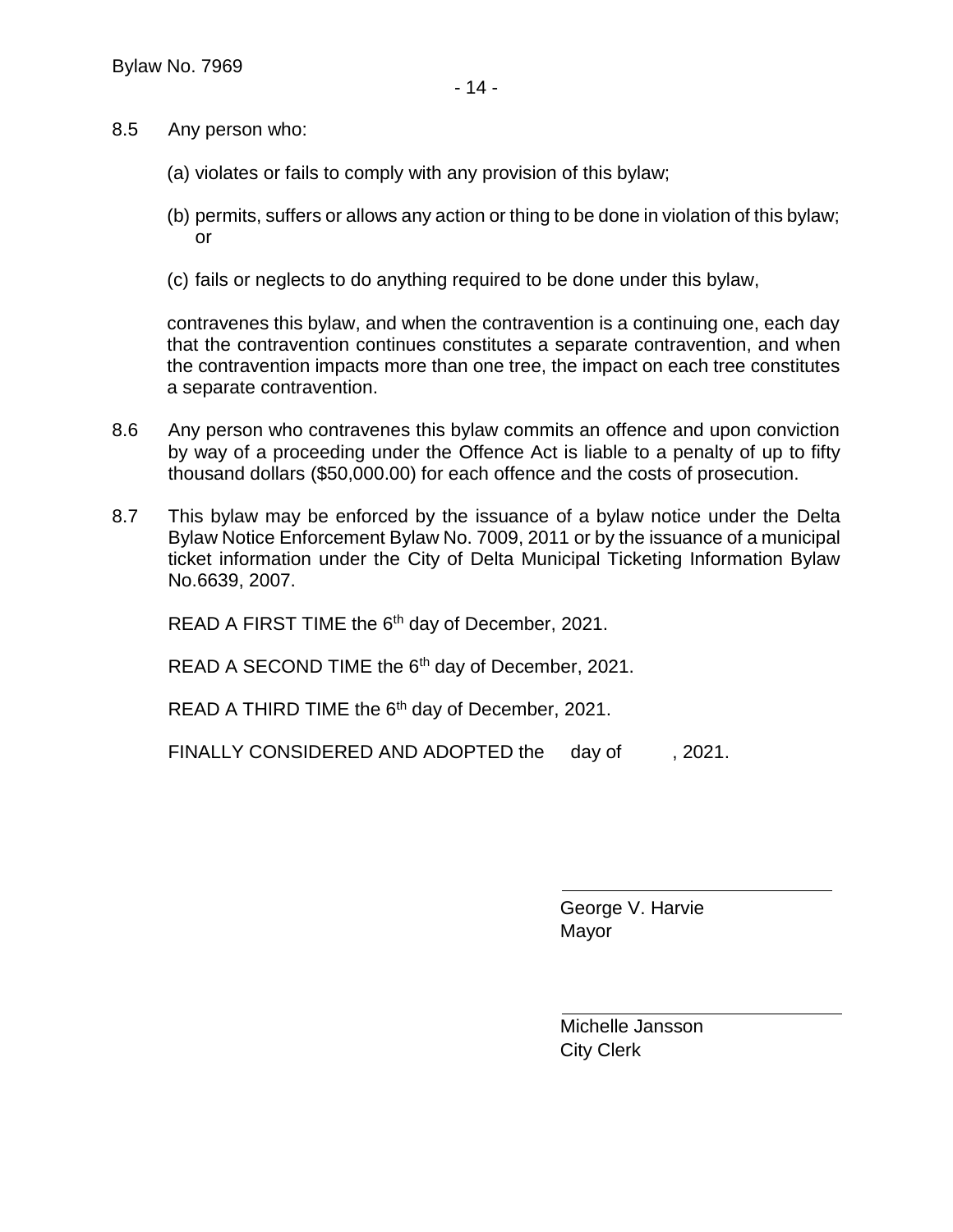# **SCHEDULE A**

# **Fees**

| 1. | Application for cutting of one tree on a property within a<br>24-month period   | \$100.00                                                       |
|----|---------------------------------------------------------------------------------|----------------------------------------------------------------|
| 2. | Application to cut more than one tree on a property<br>within a 24-month period | \$100.00 application fee<br>plus \$50.00 per tree to<br>be cut |
| 3. | Application for cutting each 5 metre linear section of a<br>Hedge               | \$100.00 application fee<br>plus \$50.00 per tree to<br>be cut |
| 4. | Replacement tree security and cash-in-lieu amount                               | \$700.00 per<br>replacement tree                               |
| 5. | Fee for replacement plan under section 5.9                                      | \$50 per replacement<br>tree                                   |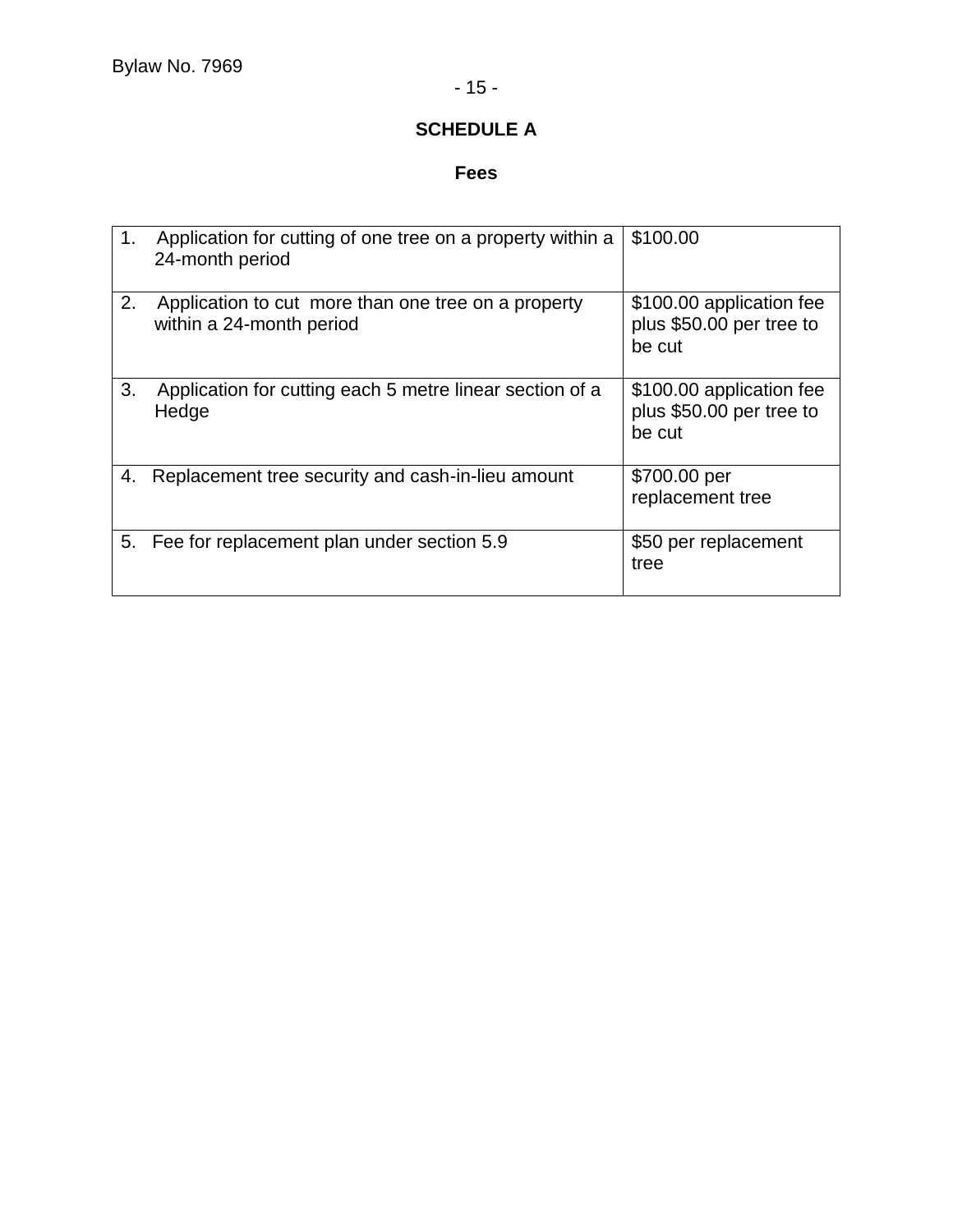## **SCHEDULE B**

## **Replacement Tree Requirements**

| <b>Type of Tree Cut</b>                                                                              | <b>Minimum Number of Replacement Trees</b> |                               |
|------------------------------------------------------------------------------------------------------|--------------------------------------------|-------------------------------|
|                                                                                                      | If planting on site                        | If providing cash-in-<br>lieu |
| 20-59 cm diameter (tree)                                                                             | $\overline{2}$                             | $3^*$                         |
| 60+ cm diameter<br>(large diameter tree)                                                             | 3                                          | $4^*$                         |
| 1 large diameter tree cut in 24<br>months                                                            | 1                                          |                               |
| Alder, cottonwood or poplar,<br>regardless of size of tree cut,<br>excluding 1 tree cut in 24 months | 2                                          | 2                             |
| Every 5 metre linear section of a<br>hedge cut, excluding large diameter<br>trees                    | 2                                          | 2                             |

#### **\*Mixed Replacement**

If some replacement trees will be planted on site and cash-in-lieu will be provided to the City for the remaining replacement trees, please use the following formulas to determine the cash-in-lieu amount:

**For 20-59 cm trees:** (using cash-in-lieu equivalent of 1  $\frac{1}{2}$  trees = \$1,050) *Cash-in-lieu = (# of trees required if planting on site - # of trees planted on site) x \$1,050*

**For 60+ cm trees:** (using cash-in-lieu equivalent of 1 ⅓ trees = \$933) *Cash-in-lieu = (# of trees required if planting on site - # of trees planted on site) x \$933*